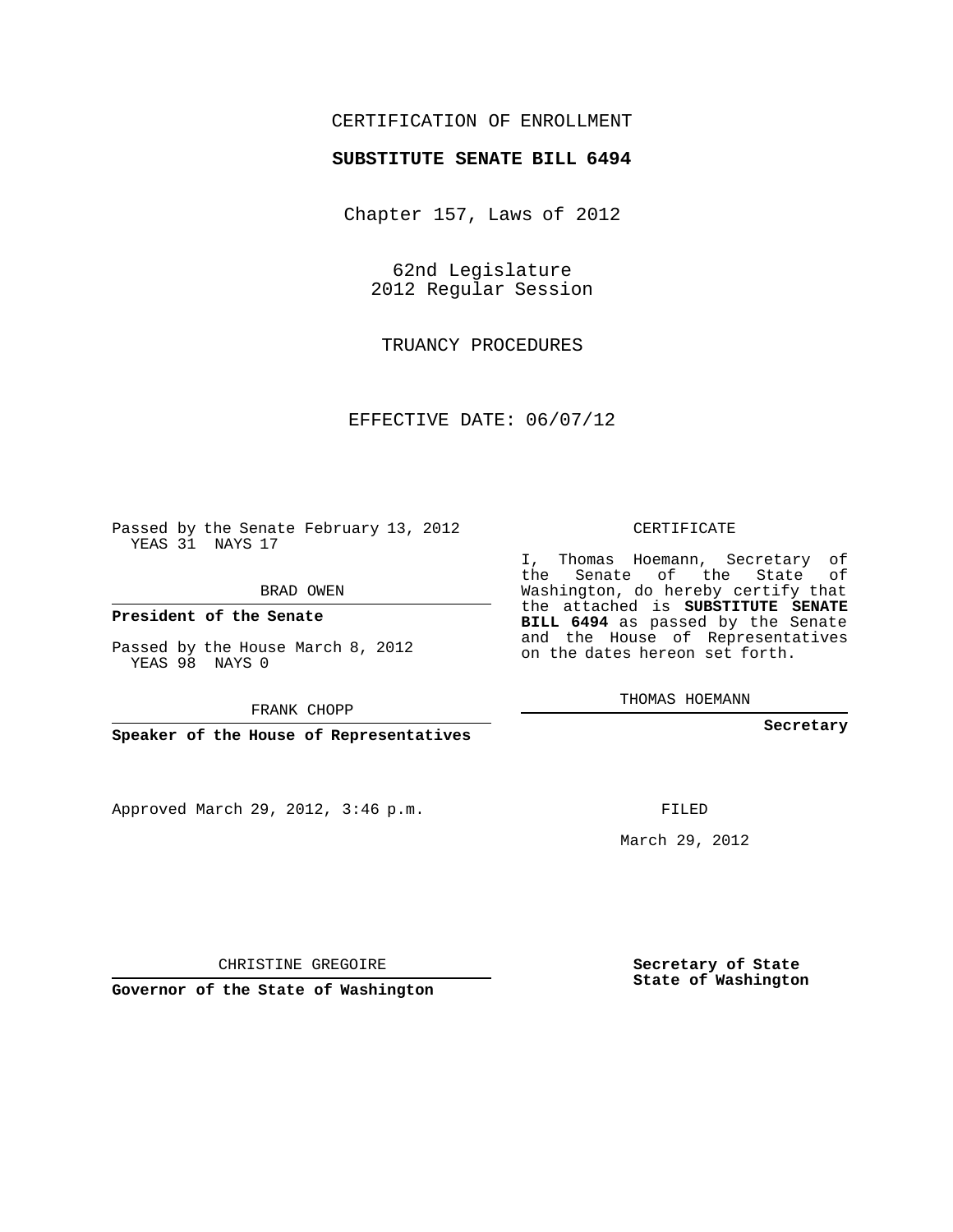## **SUBSTITUTE SENATE BILL 6494** \_\_\_\_\_\_\_\_\_\_\_\_\_\_\_\_\_\_\_\_\_\_\_\_\_\_\_\_\_\_\_\_\_\_\_\_\_\_\_\_\_\_\_\_\_

\_\_\_\_\_\_\_\_\_\_\_\_\_\_\_\_\_\_\_\_\_\_\_\_\_\_\_\_\_\_\_\_\_\_\_\_\_\_\_\_\_\_\_\_\_

Passed Legislature - 2012 Regular Session

## **State of Washington 62nd Legislature 2012 Regular Session**

**By** Senate Human Services & Corrections (originally sponsored by Senators Hargrove, Stevens, Regala, and Carrell)

READ FIRST TIME 02/03/12.

 AN ACT Relating to improving truancy procedures by changing the applicability of mandatory truancy petition filing provisions to children under seventeen years of age, requiring initial petitions to contain information about the child's academic status, prohibiting issuance of a bench warrant at an initial truancy status hearing, and modifying school district reporting requirements after the court assumes jurisdiction in a truancy case; and amending RCW 28A.225.030 and 28A.225.035.

BE IT ENACTED BY THE LEGISLATURE OF THE STATE OF WASHINGTON:

 **Sec. 1.** RCW 28A.225.030 and 1999 c 319 s 2 are each amended to read as follows:

12 (1) If a child under the age of seventeen is required to attend school under RCW 28A.225.010 and if the actions taken by a school district under RCW 28A.225.020 are not successful in substantially reducing an enrolled student's absences from public school, not later than the seventh unexcused absence by a child within any month during the current school year or not later than the tenth unexcused absence during the current school year the school district shall file a petition and supporting affidavit for a civil action with the juvenile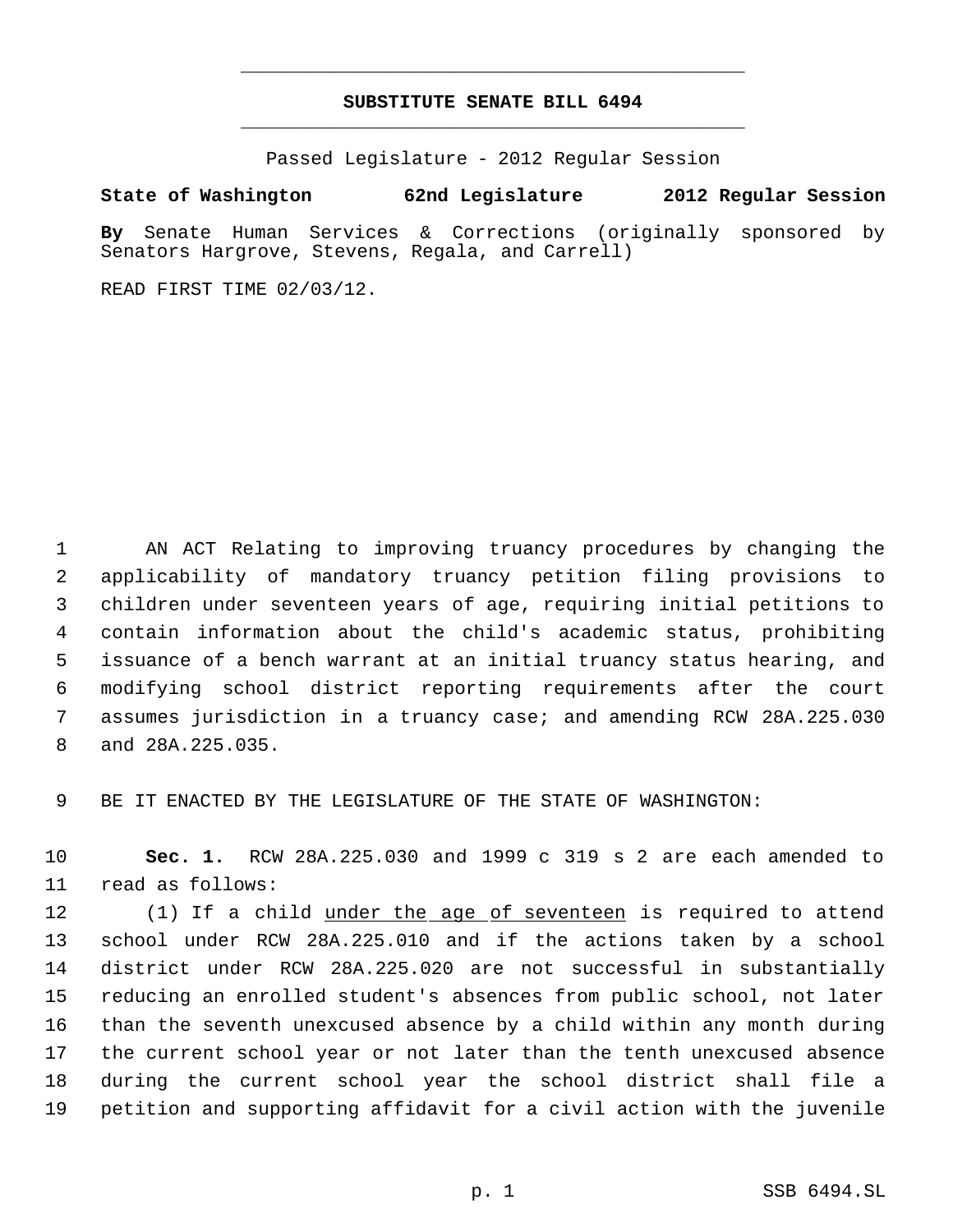court alleging a violation of RCW 28A.225.010: (a) By the parent; (b) by the child; or (c) by the parent and the child. Except as provided in this subsection, no additional documents need be filed with the 4 petition. Nothing in this subsection requires court jurisdiction to terminate when a child turns seventeen or precludes a school district

from filing a petition for a child that is seventeen years of age.

 (2) The district shall not later than the fifth unexcused absence in a month:

 (a) Enter into an agreement with a student and parent that establishes school attendance requirements;

 (b) Refer a student to a community truancy board, if available, as defined in RCW 28A.225.025. The community truancy board shall enter into an agreement with the student and parent that establishes school attendance requirements and take other appropriate actions to reduce the child's absences; or

(c) File a petition under subsection (1) of this section.

 (3) The petition may be filed by a school district employee who is not an attorney.

 (4) If the school district fails to file a petition under this section, the parent of a child with five or more unexcused absences in any month during the current school year or upon the tenth unexcused absence during the current school year may file a petition with the juvenile court alleging a violation of RCW 28A.225.010.

 (5) Petitions filed under this section may be served by certified mail, return receipt requested. If such service is unsuccessful, or the return receipt is not signed by the addressee, personal service is required.

 **Sec. 2.** RCW 28A.225.035 and 2009 c 266 s 3 are each amended to read as follows:

 (1) A petition for a civil action under RCW 28A.225.030 or 28A.225.015 shall consist of a written notification to the court alleging that:

 (a) The child has unexcused absences during the current school year;

 (b) Actions taken by the school district have not been successful in substantially reducing the child's absences from school; and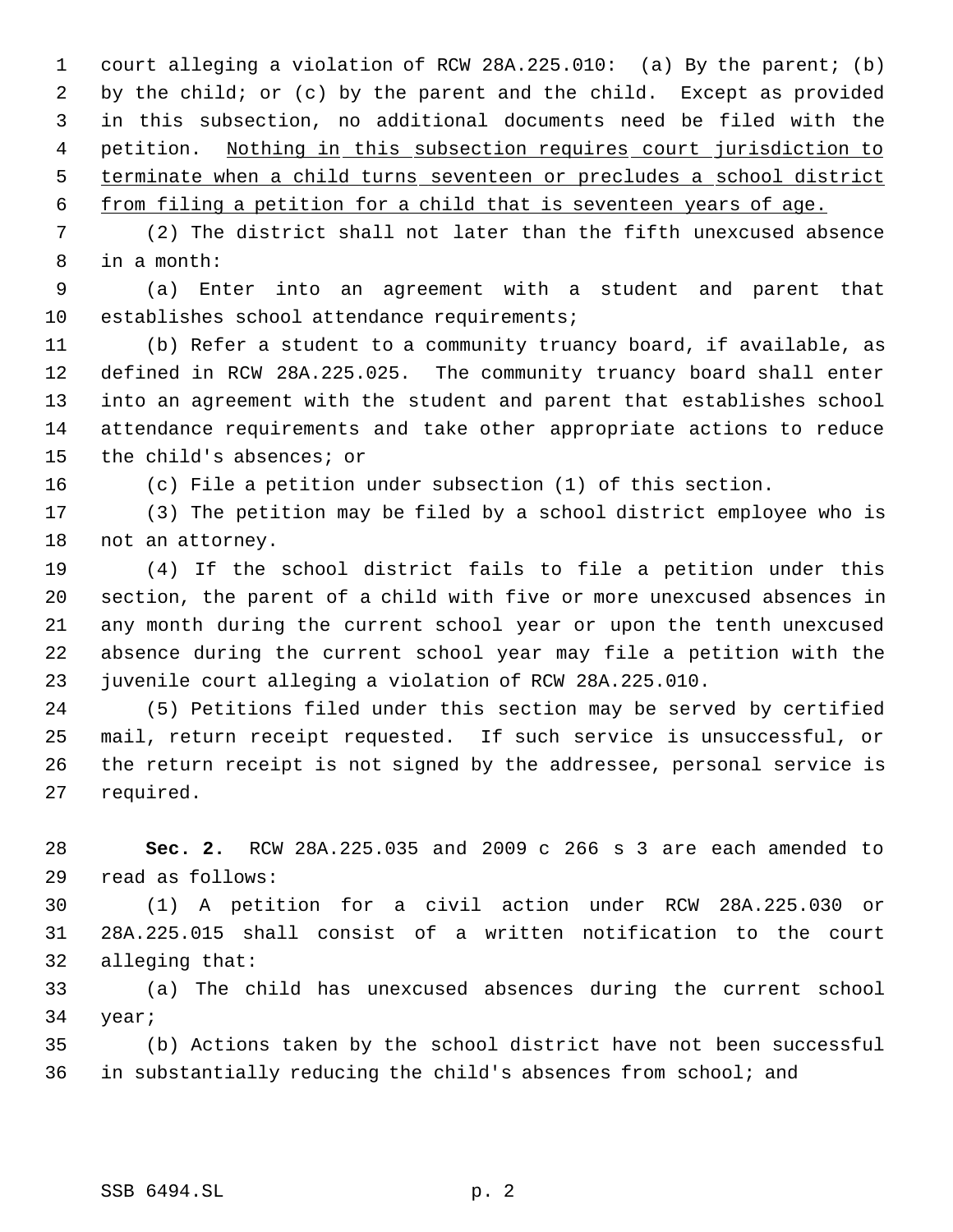(c) Court intervention and supervision are necessary to assist the school district or parent to reduce the child's absences from school.

 (2) The petition shall set forth the name, date of birth, school, address, gender, race, and ethnicity of the child and the names and addresses of the child's parents, and shall set forth whether the child 6 and parent are fluent in English  $((and))_L$  whether there is an existing 7 individualized education program<sub>1</sub> and the child's current academic status in school.

 (3) The petition shall set forth facts that support the allegations in this section and shall generally request relief available under this chapter and provide information about what the court might order under RCW 28A.225.090.

 (4) When a petition is filed under RCW 28A.225.030 or 28A.225.015, the juvenile court shall schedule a hearing at which the court shall consider the petition, or if the court determines that a referral to an available community truancy board would substantially reduce the child's unexcused absences, the court may refer the case to a community truancy board under the jurisdiction of the juvenile court.

 (5) If a referral is made to a community truancy board, the truancy board must meet with the child, a parent, and the school district representative and enter into an agreement with the petitioner and respondent regarding expectations and any actions necessary to address the child's truancy within twenty days of the referral. If the petition is based on RCW 28A.225.015, the child shall not be required to attend and the agreement under this subsection shall be between the truancy board, the school district, and the child's parent. The court may permit the truancy board or truancy prevention counselor to provide continued supervision over the student, or parent if the petition is based on RCW 28A.225.015.

 (6) If the truancy board fails to reach an agreement, or the parent or student does not comply with the agreement, the truancy board shall return the case to the juvenile court for a hearing.

 (7)(a) Notwithstanding the provisions in subsection (4) of this section, a hearing shall not be required if other actions by the court would substantially reduce the child's unexcused absences. When a juvenile court hearing is held, the court shall:

(i) Separately notify the child, the parent of the child, and the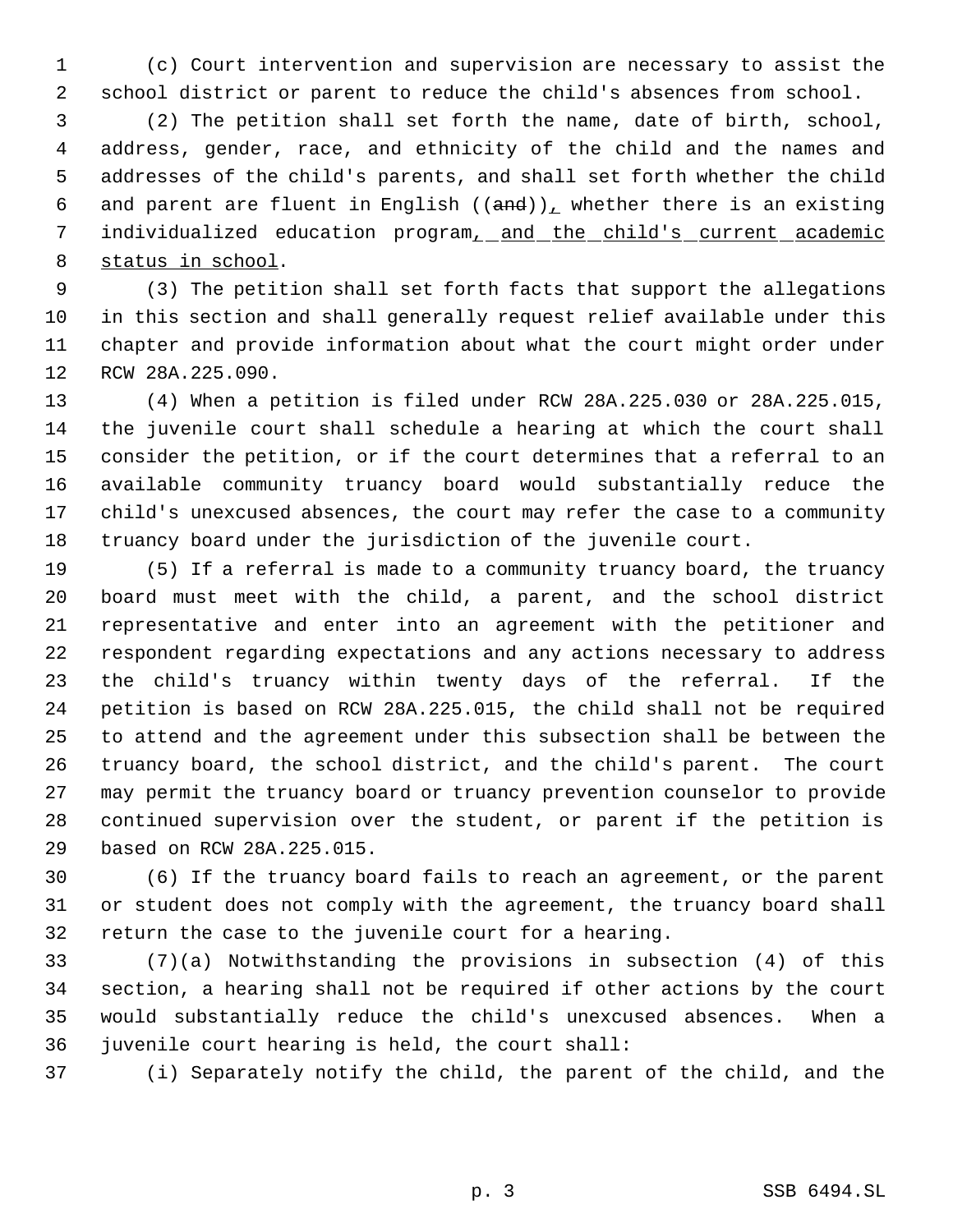school district of the hearing. If the parent is not fluent in English, the preferred practice is for notice to be provided in a language in which the parent is fluent;

 (ii) Notify the parent and the child of their rights to present 5 evidence at the hearing; and

 (iii) Notify the parent and the child of the options and rights available under chapter 13.32A RCW.

 (b) If the child is not provided with counsel, the advisement of rights must take place in court by means of a colloquy between the court, the child if eight years old or older, and the parent.

 (8)(a) The court may require the attendance of the child if eight years old or older, the parents, and the school district at any hearing on a petition filed under RCW 28A.225.030.

 (b) The court may not issue a bench warrant for a child for failure 15 to appear at a hearing on an initial truancy petition filed under RCW 16 28A.225.030. If there has been proper service, the court may instead 17 enter a default order assuming jurisdiction under the terms specified in subsection (12) of this section.

 (9) A school district is responsible for determining who shall represent the school district at hearings on a petition filed under RCW 28A.225.030 or 28A.225.015.

 (10) The court may permit the first hearing to be held without requiring that either party be represented by legal counsel, and to be held without a guardian ad litem for the child under RCW 4.08.050. At the request of the school district, the court shall permit a school district representative who is not an attorney to represent the school district at any future hearings.

 (11) If the child is in a special education program or has a diagnosed mental or emotional disorder, the court shall inquire as to what efforts the school district has made to assist the child in attending school.

 (12) If the allegations in the petition are established by a preponderance of the evidence, the court shall grant the petition and enter an order assuming jurisdiction to intervene for the period of time determined by the court, after considering the facts alleged in the petition and the circumstances of the juvenile, to most likely cause the juvenile to return to and remain in school while the juvenile